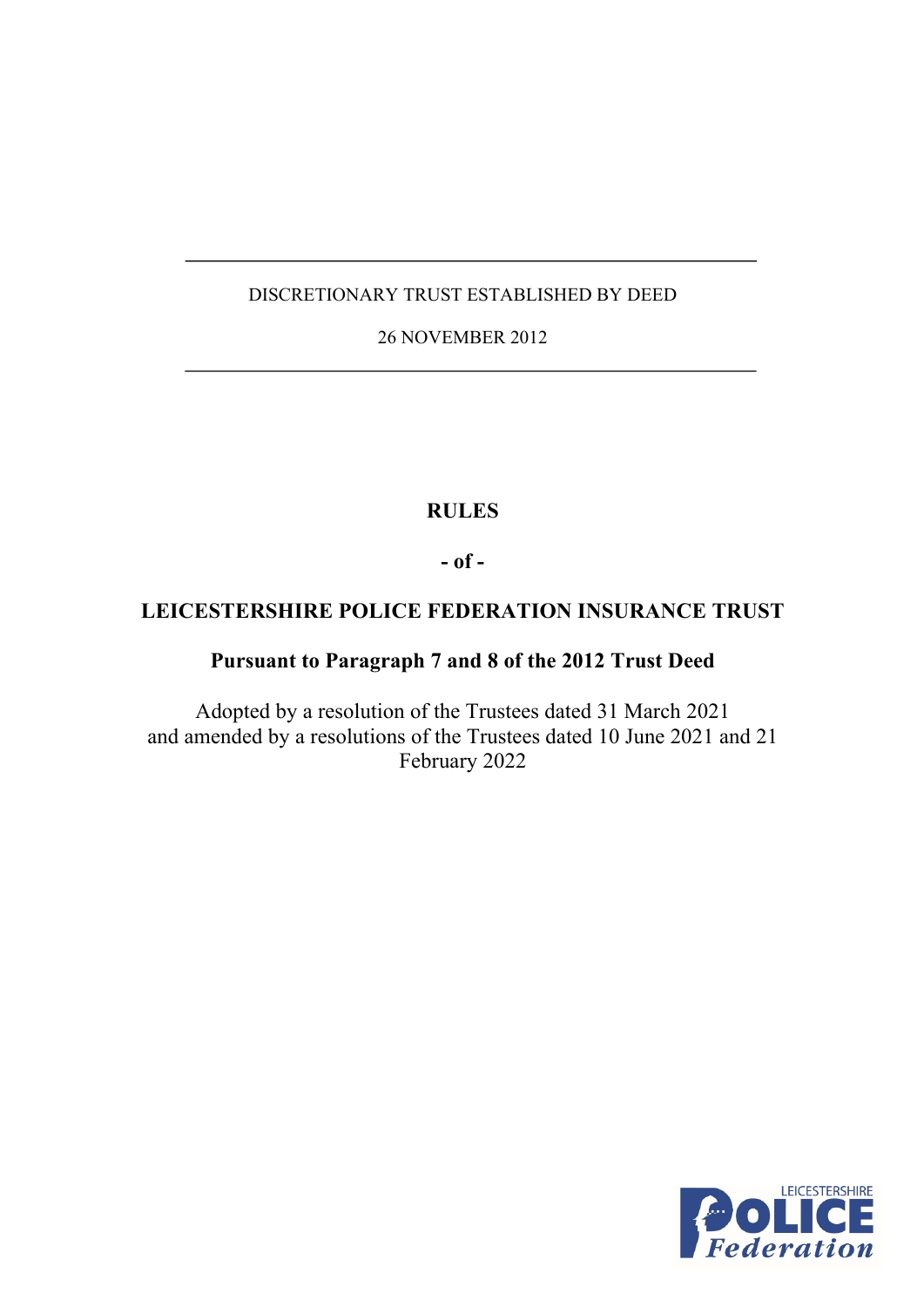### 1 **COMMENCEMENT**

- 1.1 These Rules shall come into force on 6 April 2021;
- 1.2 These Rules revoke all previous Rules of the Leicestershire Police Federation Insurance Trust or *LPF Trusts* purporting to apply to the Trust or the Scheme;

# 2 **NAME**

- 2.1 The name of the Trust is the **Leicestershire Police Federation Insurance Trust** ("the Trust":
- 2.2 The name of the Trust may be changed by a resolution of the Trustees;
- 2.3 The policy will be known as the **Leicestershire Police Federation Group Insurance Scheme** ("the Scheme");
- 2.4 The office of the Trust ("the Federation office") for all correspondence and service of documents is Suite B Lancaster House, Grange Business Park, Enderby Road, Whetstone, Leicester, LE8 6EP;
- 2.5 The Federation office email address is **groupinsurance@lpf.polfed.org**;
- 2.5.1 Service of documents will not be accepted by email unless by prior agreement of the Trustees or the Chief Operating Officer;

## 3 **OBJECTS**

- 3.1 The objects of the Trust are to provide a group life assurance policy for officers (including retired) and cadets of Leicestershire Police and certain other persons, including employees of the Trust, police staff employed by Leicestershire Police, employees of the Leicestershire Branch of the Police Federation of England and Wales and employees of the Trustees of the Leicestershire Police Federation Medical Scheme. The policy will provide benefits on death or injury to a beneficiary and any other benefits as determined by the Trustees from time to time;
- 3.2 The Trust will always be a not for profit organisation;

## 4 **TRUSTEES**

- 4.1 The Trustees are appointed by the Leicestershire Police Federation Branch Council;
- 4.2 The Branch Council shall appoint a minimum of three Trustees in whom the Trust Fund and property is to be vested. The Branch Council shall determine the manner of the Trustees' appointment and the manner in which vacancies among the Trustees are to be filled;
- 4.3 The Leicestershire Police Federation Branch Council may remove one or more of the Trustees from Office without giving any reason;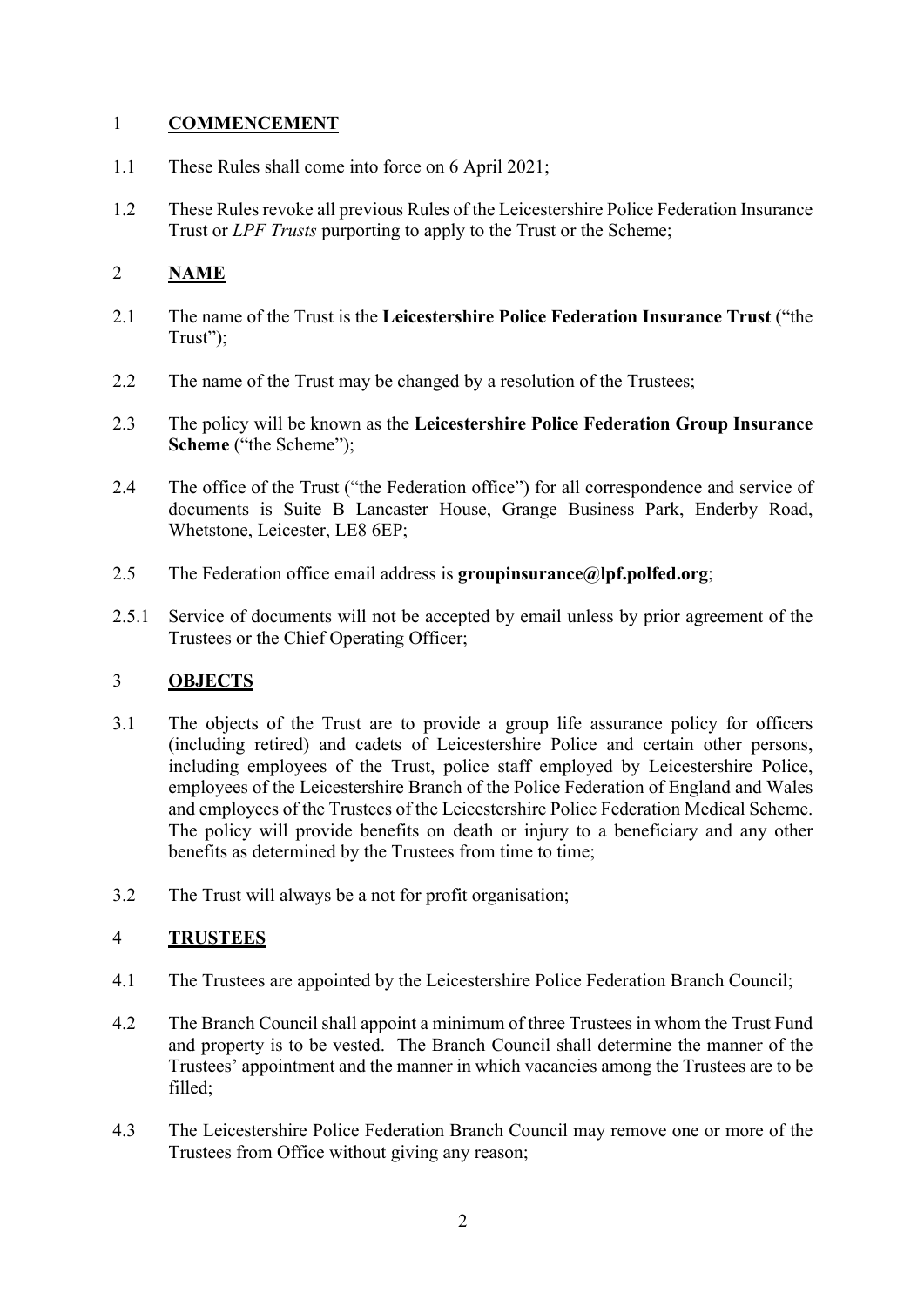- 4.4 The Trustees will be elected at the first Branch Council meeting after the triennial election;
- 4.5 The Trustees must hold at least two meetings each year;
- 4.6 At the first meeting of the Trustees after the triennial election, the Trustees shall elect one of their number to be **Chair** until the next triennial election. The Chair shall always be eligible for re-election;
- 4.7 Without prejudice to rule 4.3, a Trustee will always be eligible for re-election;
- 4.8 A quorum at a meeting of the Trustees is two or 51% if the number of Trustees is greater than three (the percentage to be rounded up for the purposes of calculating numbers e.g. four Trustees equals quoracy of 2.04 which equals quoracy of 3);
- 4.9 The Chair or (if the Chair is unable to do so) some other Trustee chosen by the Trustees present presides at each meeting;
- 4.10 A meeting of the Trustees may be held either in person or by suitable electronic means agreed by the Trustees in which all participants may communicate with all the other participants;
- 4.11 The Trustees must act unanimously unless the matter under consideration affects them personally, in which case the affected Trustee will be counted for the purposes of determining whether a quorum is present but shall not be entitled to vote on the matter;<sup>1</sup>
- 4.11.1 A written resolution signed by all the Trustees who would have been eligible to vote on the matter at a meeting of the Trustees and for this purpose the resolution may be contained in more than one document and will be treated as passed on the date of the last signature; 2
- 4.12 For the purposes of rule 4.11, a written resolution may be in electronic format and distributed by email. A Trustee may substitute their signature with a written declaration contained within the body of the email and sent to the other Trustees from their verified email address;
- 4.13 Where a Trustee is excluded from voting on a matter under rule 4.11, the matter will be decided on a simple majority. Where the vote is tied, the Chair of the meeting has a second or casting vote; $3<sup>3</sup>$
- 4.14 A procedural defect of which the Trustees are unaware at the time does not invalidate decisions taken at a meeting;

### 5 **POWERS OF TRUSTEES**

<sup>&</sup>lt;sup>1</sup> Amended with immediate effect by a resolution of the Trustees dated 10 June 2021.

<sup>&</sup>lt;sup>2</sup> Added with immediate effect by a resolution of the Trustees dated 10 June 2021.

<sup>&</sup>lt;sup>3</sup> Amended with immediate effect by a resolution of the Trustees dated 10 June 2021.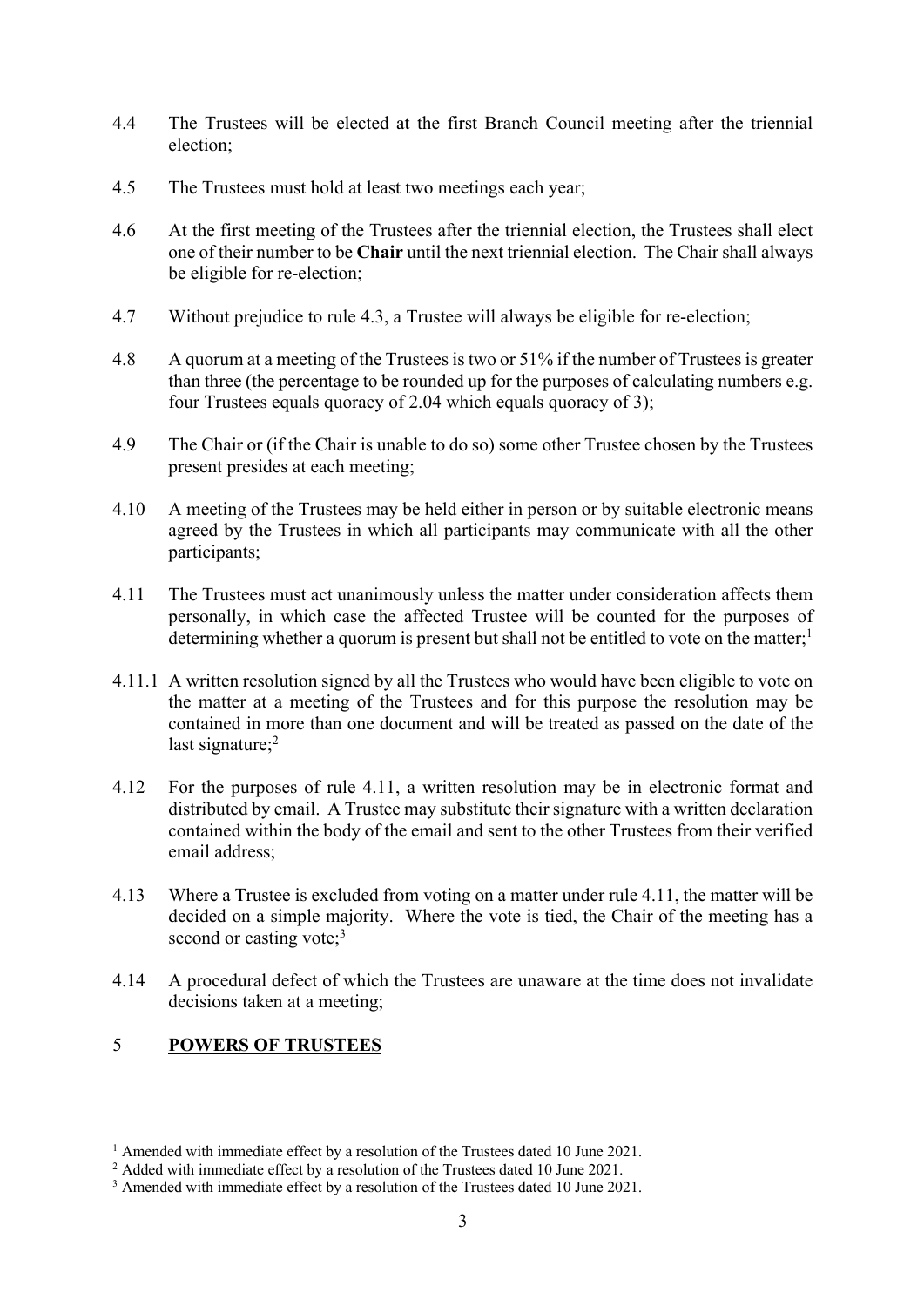- 5.1 The Trustees shall manage the business of the Trust and may exercise all powers of the Trust unless they are subject to any restrictions imposed by an Act of Parliament or the Trust Deed;
- 5.2 Without prejudice to rule 4.1, the Trustees may:
- 5.2.1 Appoint a Chair, Vice Chair, Treasurer and other honorary officers from among their number;
- 5.2.2 Appoint (and remove) any individual as **Chief Operating Officer** to act as **Secretary** to the Trust;
- 5.2.3 Grant severally a power of attorney to the Chief Operating Officer in respect of all Trust powers and discretions vested in them in accordance with Trustees Act 1925, section 25 (as amended by Trustee Delegation Act 1999, section 5):
	- to deal with all matters concerning the administration of the Trust;
	- to manage, supervise and oversee the Trust's employees;
	- to access the bank accounts and process / authorise payments from the account(s) in accordance with the terms of the current mandate as signatory;
	- to act as a signatory on their behalf in respect of legal documents and contracts after consulting with them and obtaining their approval for the relevant transaction;
	- to determine the eligibility of a beneficiary or potential beneficiary of the Trust to make a claim, pursuant to these Rules for the purpose of governing eligibility for benefits and  $\overline{\phantom{a}}$  or the relevant insurance policy held by the Trustees;
- 5.2.4 The Branch Secretary of the Leicestershire Police Federation Branch Board will be appointed as the Chief Operating Officer in the absence of the position being undertaken by a person appointed or employed independently by the Trustees;

#### 6 **INTERPRETATION**

- 6.1 Where there is a conflict between these Rules and the Trust Deed, the Trust Deed will take precedence;
- 6.2 Where there is a conflict between these Rules and the Terms and Conditions of any insurance policy held by the Trustees under the Scheme, the Terms and Conditions of the insurance policy will take precedence;
- 6.3 The ruling of a majority of the Trustees on any interpretation of these Rules shall be final. Where the Trustees are deadlocked, the Chair will be the final arbiter;
- 6.4 These Rules may be revoked, supplemented, or varied from time to time, or new rules put in their place by resolution of the Trustees;
- 6.5 Any changes made to these Rules shall take effect from any date specified by the Trustees but not less than 28 days' notice will be given to the members; save in the case of minor alterations or alterations that the Trustees consider to be necessary so as to comply with the law and they may effect such changes immediately;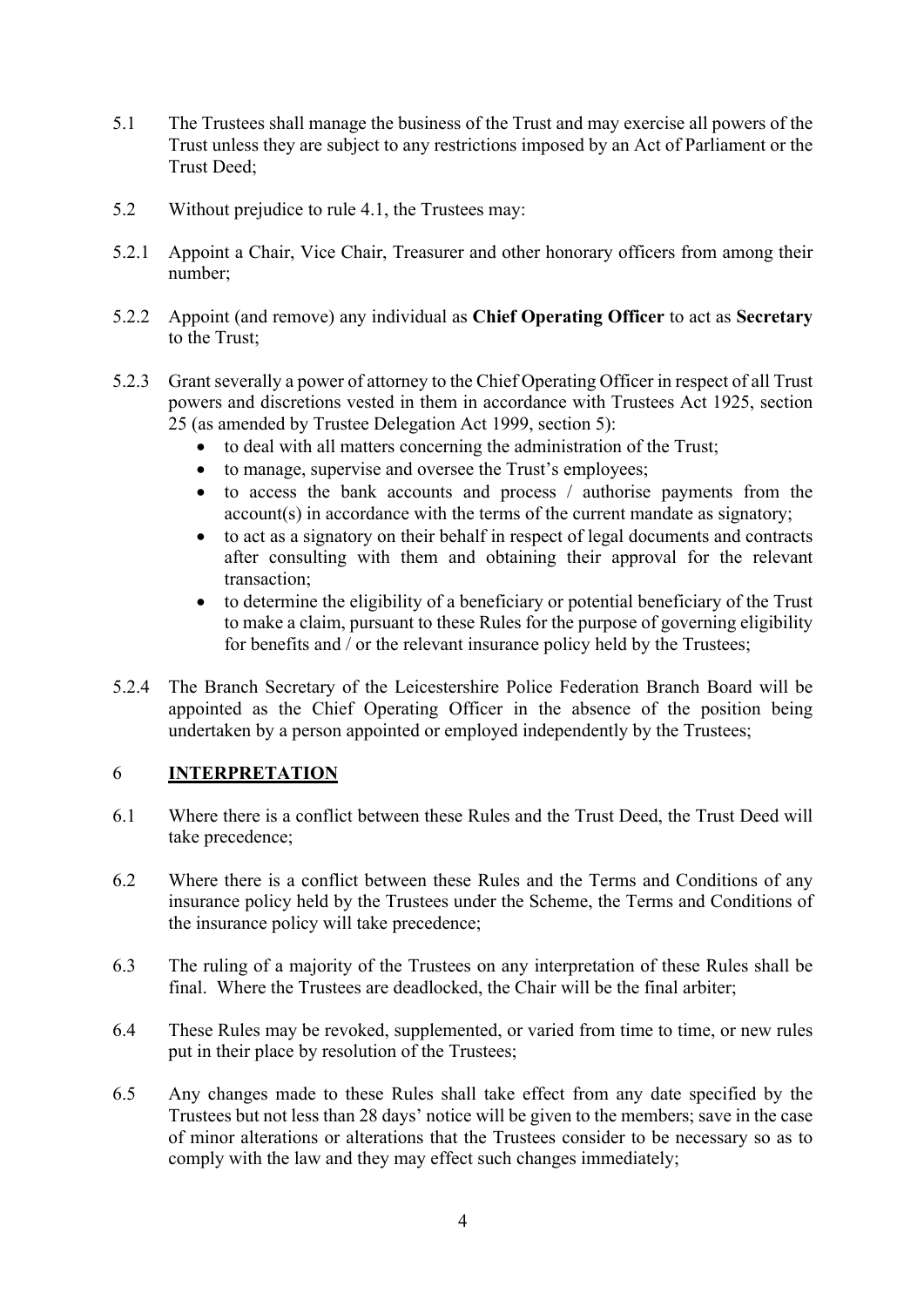#### 7 **MEMBERSHIP**

- 7.1 The Scheme is open to any Leicestershire Police Officer, police staff employee, retired police officer, employees of the Trust, employees of the Leicestershire Branch of the Police Federation of England and Wales, employees of the Trustees of the Leicestershire Police Federation Medical Scheme and any spouse or cohabiting partner;
- 7.2 Members must complete an application form and sign the declaration or complete a fully underwritten application form;
- 7.2.1 All applications from serving Leicestershire Police Officers and police staff employees will be to join the full Scheme, unless their fully underwritten application is refused by the insurance company on medical grounds in which case they can apply to join the Core Scheme.
- 7.2.2 Employees of the Trust, employees of the Leicestershire Branch of the Police Federation of England and Wales and employees of the Trustees of the Leicestershire Police Federation Medical Scheme may opt to join the Core Scheme upon initial application, or transfer their membership between the main Scheme and Core Scheme by giving 30 days notice in writing to the Federation Office;
- 7.2.3 New members must provide the Trust with a personal email address at the time of application. Existing members must provide the Trust with a personal email address when requested by the Federation office. *police.uk* email addresses will not be accepted;
- 7.3 The Trustees reserve the right to refuse membership to any individual;
- 7.4 A student officer<sup>4</sup> who joins the Scheme will receive free membership during the first 12 months of their police service;
- 7.4.1 A member to which rule 7.4 applies may cancel their membership of the Scheme at any time within the free period by writing to the Federation office provided there is no ongoing claim for that member, or rule 7.4.5 applies;<sup>5</sup>
- 7.4.1.1 When a member subject to rule 7.4 commences month 13 of their police service they will become subject to the minimum term of membership specified in rule 7.4.3. The date of commencement for the purposes of calculating the minimum term will be the date they were accepted into the Scheme under rule 7.4;
- 7.4.2 All other members will receive free membership for the first 3 months following acceptance of their application;
- 7.4.3 Without prejudice to rule 7.4.1 the minimum term of membership of the Scheme is 12 months from the date of acceptance;
- 7.4.3.1 The minimum term of membership specified in rule 7.4.3 does not apply to a member whose date of acceptance to the Scheme pre-dates the adoption of these Rules under rule 1.1;

<sup>4</sup> "Student officer" means a member appointed to the rank of Constable and completing the required period of probation as defined in The Police Regulations 2003, regulation 12.

<sup>5</sup> Amended with effect from 1 July 2021 by a resolution of the Trustees dated 10 June 2021.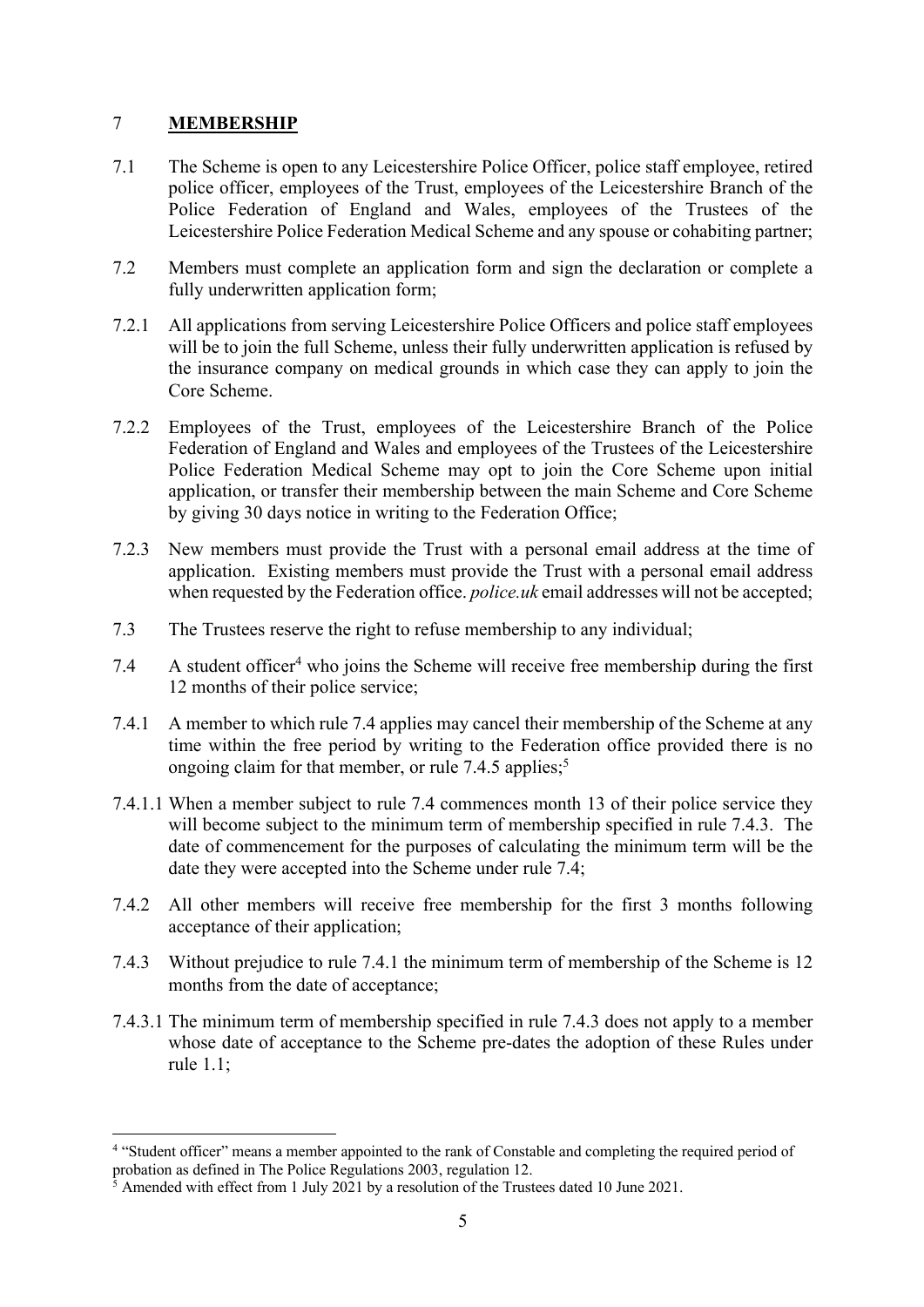- 7.4.4 A member to which rule 7.4.3 applies may cancel their membership upon completion of their minimum term by giving 30 days notice in writing to the Federation office provided that there is no ongoing claim for that member;6
- 7.4.5 A member to which rule 7.4 applies who is the Lead Name for any booking at any Trust holiday home during their free membership period will become subject to the minimum term of membership stated in rule 7.4.3 and may only cancel their membership in accordance with rule 7.4.4; 7
- 7.5 The Trustees may cancel membership of any individual if they:
- 7.5.1 Fail to pay their usual membership fee on time;
- 7.5.2 Fail to return any claim form required by the Scheme and supporting documentation;
- 7.5.3 Make a fraudulent claim or provide incorrect information in order to start the claim;
- 7.5.4 Fail to pay back any overpayment made to them by the Trust or by the insurance company, or any other payment they are not entitled to receive when requested to do so;
- 7.6 Serving officers upon retirement may remain in the Scheme as a retired member provided they are in receipt of a police authority pension, by submitting a completed membership continuation form to the Federation office **prior to retirement**;
- 7.7 Individuals are not eligible to join or re-join the scheme after their retirement date;
- 7.8 Any cohabiting partner extension will cease when the Serving member or cohabiting partner reach 65 years of age (70 years for retired members), whichever is the sooner;
- 7.9 Members who transfer, resign, or are dismissed from the police service are not eligible to remain in the Scheme. Their membership and all benefits will cease;
- 7.10 Members on a career break are not eligible to remain in the Scheme;
- 7.11 Membership will cease when the member reaches 70 years of age in the case of retired members and 65 years of age for serving police staff members;
- 7.12 Any cohabiting partner cover and / or extension will cease when the member ceases to be a member of the Scheme;
- 7.13 Where a member's behaviour or actions is deemed to be unreasonable and likely to damage the reputation of the Scheme or the Trustees, that member may be removed from the Scheme and their membership terminated with immediate effect;<sup>8</sup>

#### 8 **DISCRETIONARY BENEFITS**

8.1 The Trustees may at their absolute discretion provide benevolence or welfare payments to any member in relation to matters or incidents not already covered by the Scheme;

<sup>6</sup> Amended with effect from 1 July 2021 by a resolution of the Trustees dated 10 June 2021.

<sup>&</sup>lt;sup>7</sup> Added with effect from 1 July 2021 by a resolution of the Trustees dated 10 June 2021.

<sup>8</sup> Amended with effect from 1 July 2021 by a resolution of the Trustees dated 10 June 2021.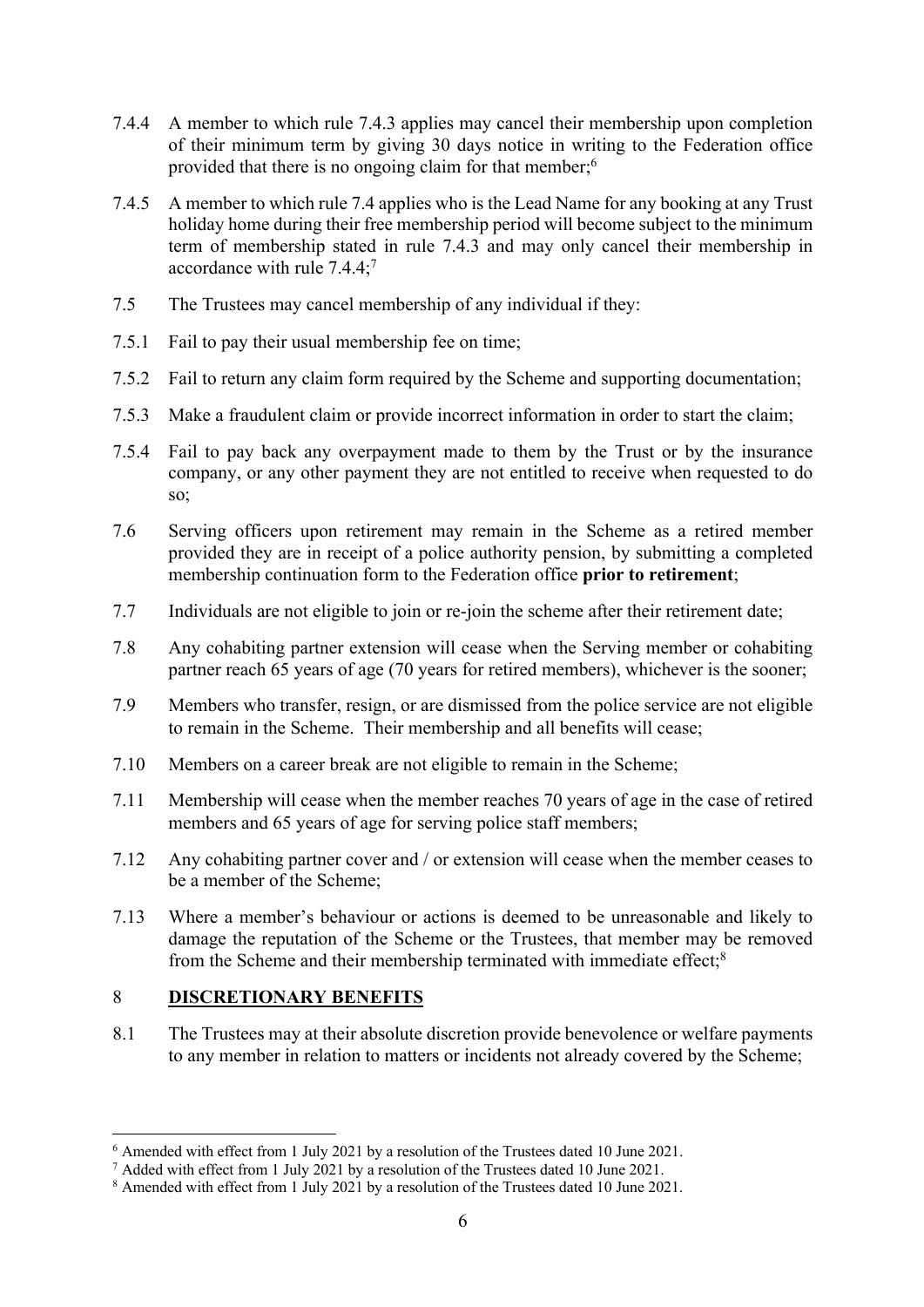- 8.2 The Trustees may sponsor events connected to the police service or contribute towards causes, items or fees using Trust funds which will result in a wider membership benefit or promote or increase awareness of the Scheme to non-members;
- 8.3 Repealed; 9
- 8.3.1 Repealed; $10$
- 8.4 Repealed;<sup>11</sup>
- 8.5 Members will have access to stay at any Trust holiday home subject to availability and in accordance with the published terms and conditions; $12$
- 8.6 The benefits stated in rules 8.1 to 8.5 are discretionary and do not form part of the Scheme benefits. The Trustees reserve the right to amend or remove the benefits stated in rules 8.1 to 8.5 as they deem appropriate; $^{13}$

#### 9 **CANCELLATION OF MEMBERSHIP PROCESS**

- 9.1 Without prejudice to rule 7.13, the Trustees will, in the event of being notified of a member failing to abide by these Rules undertake the following action:<sup>14</sup>
- 9.1.1 Advise the member informally by email or telephone call that continuance of their actions or behaviour may result in cancellation of their membership;
- 9.1.2 Should their actions or behaviour continue then a written warning will be sent by registered post to the member's last known address held by the Trust that the continuance of the actions or behaviour that gave rise to the notification in rule 9.1.1 will result in cancellation of membership;
- 9.1.3 Upon notification of delivery of the written warning in rule 9.1.2, if the actions or behaviour continue the member will be sent a Notice of Cancellation of Membership by registered post to the member's last known address held by the Trust. This notice is effective immediately;
- 9.1.4 There is no right of appeal to a Notice of Cancellation of Membership issued under rule 9.1.3;

#### 10 **URGENT DECISIONS**

- 10.1 Urgent decisions which require being made between Trustees meetings can be made by the Chief Operating Officer, in consultation with no less than one Trustee so long as they are ratified at the next Trustees meeting;
- 10.2 The remaining Trustees not consulted under rule 10.1 will be notified of the urgent decision made as soon as practicable by the Chief Operating Officer;

<sup>9</sup> Repealed with immediate effect by a resolution of the Trustees dated 10 June 2021.

 $10$  Repealed with immediate effect by a resolution of the Trustees dated 10 June 2021.

 $11$  Repealed with immediate effect by a written resolution of the Trustees dated 21 February 2022.

<sup>&</sup>lt;sup>12</sup> Added with effect from 1 July 2021 by a resolution of the Trustees dated 10 June 2021.

<sup>&</sup>lt;sup>13</sup> Added with effect from 1 July 2021 by a resolution of the Trustees dated 10 June 2021.

<sup>&</sup>lt;sup>14</sup> Amended with effect from 1 July 2021 by a resolution of the Trustees dated 10 June 2021.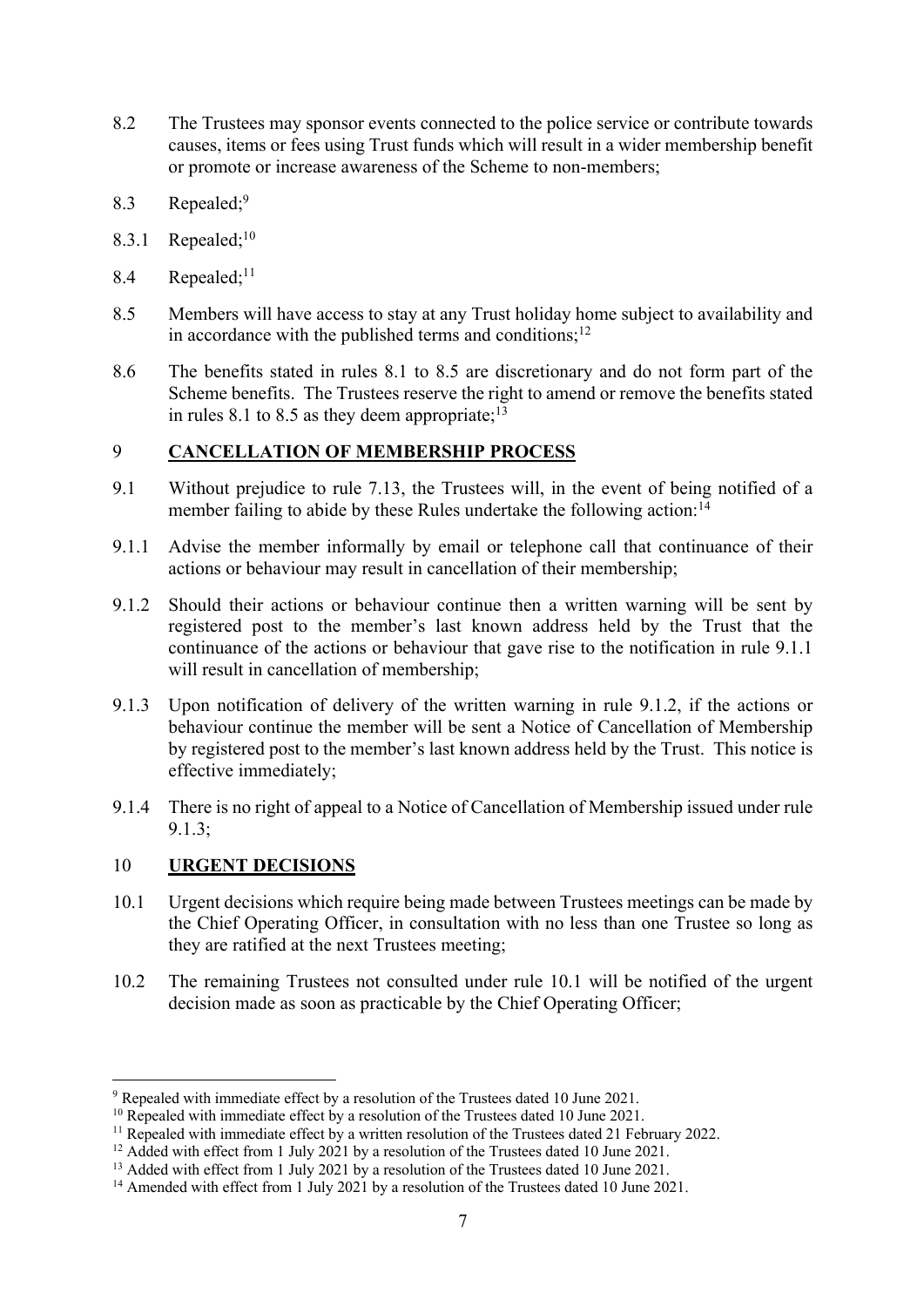#### **11. PAYMENT OF BENEFITS: INSURED DEATH EVENT15**

11.1 For the purposes of this Clause 11, the following terms shall have the following meanings:

> **Beneficiary** means in relation to an Insured Death Event in respect of any Member a person or persons within the Death Benefit Class;

**Death Benefit Class** has the meaning given in Rule 11.6;

**Excepted Group Life Policy** has the meaning ascribed to it under section 480(3) of ITTOIA;

**Excluded Person** means:

- (a) any other Member and his estate unless they are included in the Death Benefit Class;
- (b) any other person or member of a class named or specified in a deed or deeds executed by the Trustees in exercise of the powers conferred upon it by these Rules; and,
- (c) in relation only to a deceased Member in respect of whom a lump sum benefit is payable under an Excepted Group Life Policy, any person precluded by condition B in section 482(3) of ITTOIA from receiving any lump sum benefit.

**Insured Death Event** means any death which gives rise to a payment to the Trustees under the Life Policies;

**Insurer** means such insurance company or insurance companies or underwriters which the Trustees may from time to time select to assure the Life Benefits provided under the Scheme;

**ITEPA** means the Income Tax (Earnings and Pensions) Act 2003;

**ITTOIA** means the Income Tax (Trading and Other Income) Act 2005;

**Life Benefits** means the benefits payable under the Life Policies upon an Insured Death Event;

**Life Policies** means the policy or policies of life insurance specified in Schedule 1 of these Rules and any further life insurance policy or policies taken out from time to time by the Trustees and held under the trusts of the Scheme;

**Member** means any person who is entered into the Scheme and meets any eligibility requirements under the applicable Life Policies and these Rules;

<sup>&</sup>lt;sup>15</sup> Rule 11 in Appendix 1 of the Written Trustees Resolution dated 21 February 2022 entirely replaced Rule 11 of the Trust (which came into force on 6 April 2021) with effect from 00:01 Tuesday 22 February 2022.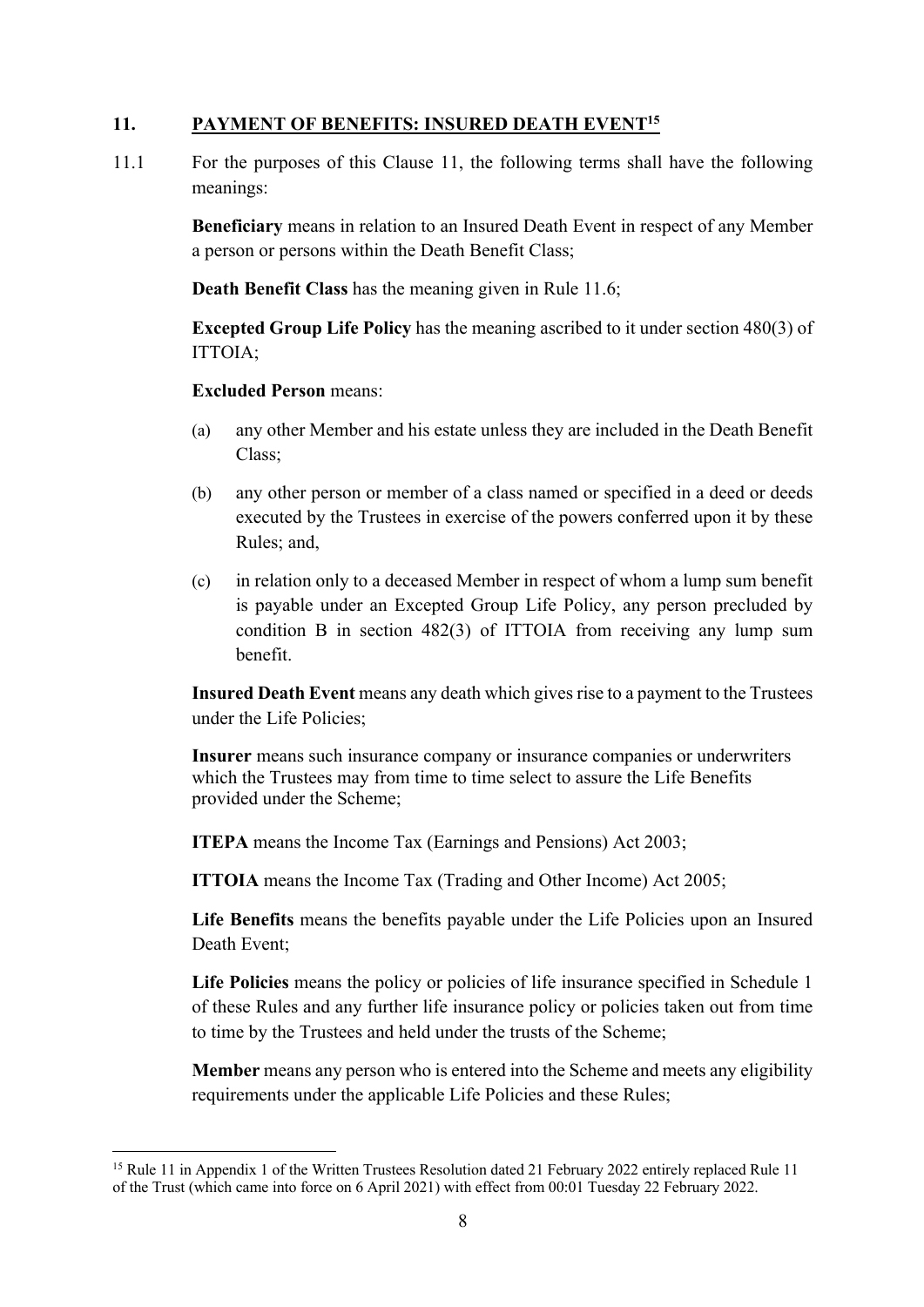#### **Partner** means:

- (a) a Spouse;
- (b) a Civil Partner; and
- (c) a person (other than a child or foster child or relative of a Member over the age of 16) who was openly cohabiting with (and/or financially dependent upon) a Member during the lifetime of the Member and who had been so cohabiting for a period of at least 6 months prior to the date of the Member's admission into the Scheme;

**Relative of a Member**, means any living individual who is:

- (a) a surviving Spouse or Civil Partner;
- (b) a former Spouse or Civil Partner;
- (c) a natural or adopted child or step-child;
- (d) a natural or adoptive parent or step-parent or the surviving Spouse or Civil Partner of such parent; or
- (e) a brother, sister, uncle, aunt or grandparent, provided that a Relative includes a half-blood relative and any child conceived but not born at the date of the Member's death;

**Terminal Prognosis Advance** shall only apply if the Life Policies provides for payment of a benefit upon diagnosis of a Terminal Prognosis as defined in the Life Policies and to the satisfaction of the Insurer and shall have the meaning given in the Life Policies;

- 11.2 Upon an Insured Death Event the Insurer shall pay the Trustees an amount equal to the Life Benefits.
- 11.3 Where a Terminal Prognosis Advance has previously been awarded in respect of the deceased Member, the amount of the Terminal Prognosis Advance will be deducted by the Insurer from the Life Benefits and the balance paid to the Trustees.
- 11.4 The Trustees must apply any Life Benefits at their discretion for the benefit of one or more of the persons defined in sub-rule 11.6 (**Death Benefit Class**), in such shares as the Trustees decide.
- 11.5 Any Life Benefits payable under an Excepted Group Life Policy must be paid (whether directly or indirectly) to, or for, or conferred upon, or applied at the direction of:
	- (a) an individual or charity beneficially entitled to them; or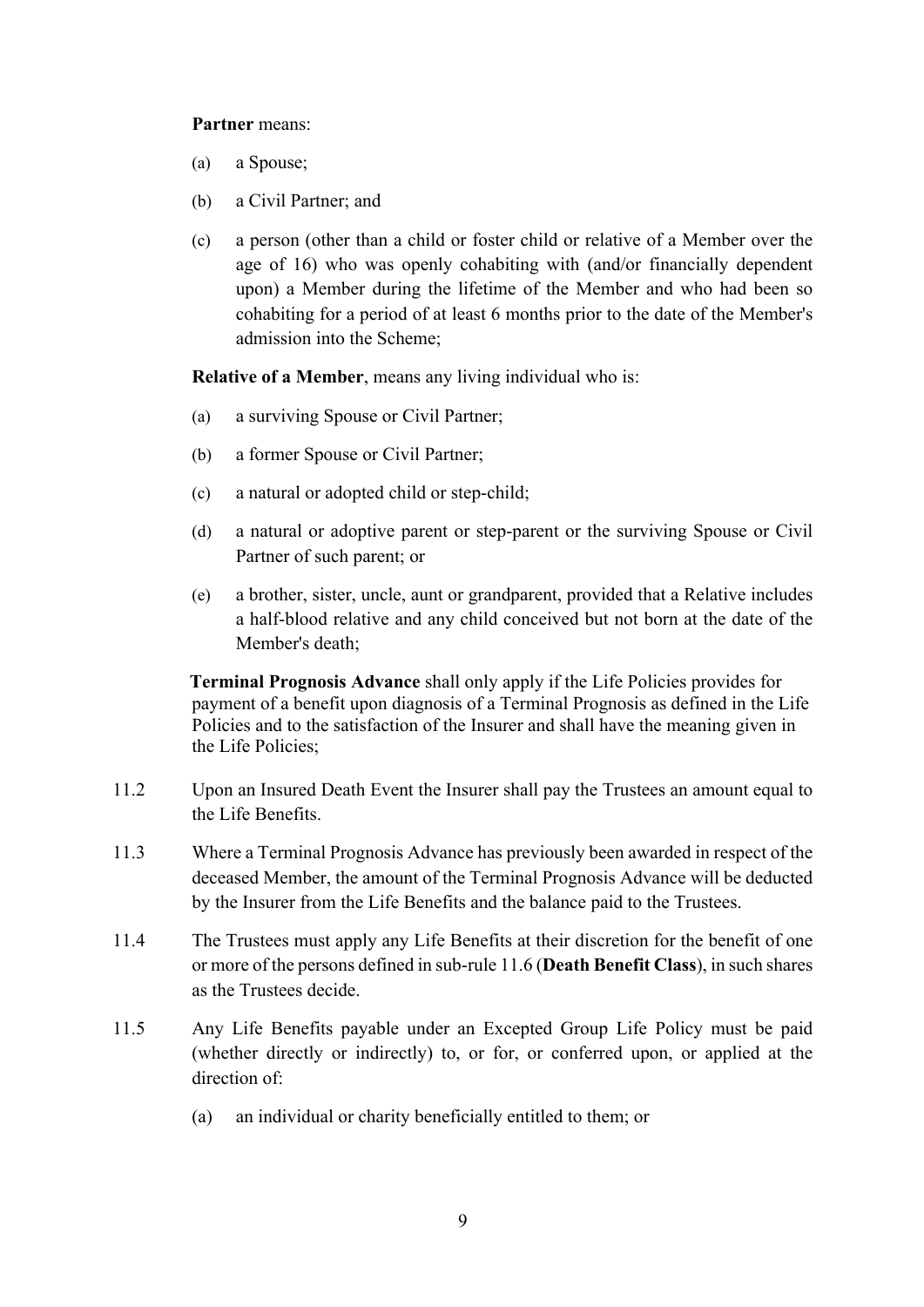- (b) a trustee or other person acting in a fiduciary capacity who will secure that the sums or other benefits are paid to or for, or conferred on, or applied in favour of, an individual or charity beneficially.
- 11.6 For the purposes of this Rule 11, the Death Benefit Class means any of the following in connection with a deceased Member (but the Trustees are not required to identify every person who falls within the Death Benefit Class):
	- (a) a surviving Partner;
	- (b) a surviving Relative;
	- (c) a person who in the Trustees' opinion was a Dependant of the Member at the date of his death or normally resident with the Member or financially dependent on the Member at the date of his death;
	- (d) a person nominated by the Member in writing to the Trustees before his death as a potential recipient of the Life Benefits, provided the Member supplies particulars sufficient to enable the Trustees to identify the individual to their satisfaction;
	- (e) his personal representatives; or
	- (f) any other person entitled to an interest in his estate (except the Crown, the Duchy of Lancaster or the Duchy of Cornwall).
- 11.7 An Excluded Person will not be able to benefit, directly or indirectly, from the Scheme.
- 11.8 An adult Beneficiary may:
	- (A) declare himself to be an Excluded Person;
	- (B) cease to be a Beneficiary; or
	- (C) disclaim his interest as an object of such trust power or discretion either wholly or with respect to any specified part or share of the Trust Fund.
- 11.9 A disclaimer or declaration under clause 11.8 above must be in writing, can be revocable or irrevocable, provided it is received by the Trustees prior to the death of the Member and will take effect from the date on which it is expressed to be effective or the date it is received by the Trustees ( whichever is the later).
- 11.10 The Trustees may by deed extend the definition of Excluded Person to cover individuals who might, were it not for this clause, be a Beneficiary. Any such extension will be irrevocable. Any entitlement to Life Benefits before the effective date of the deed shall not be retrospectively affected.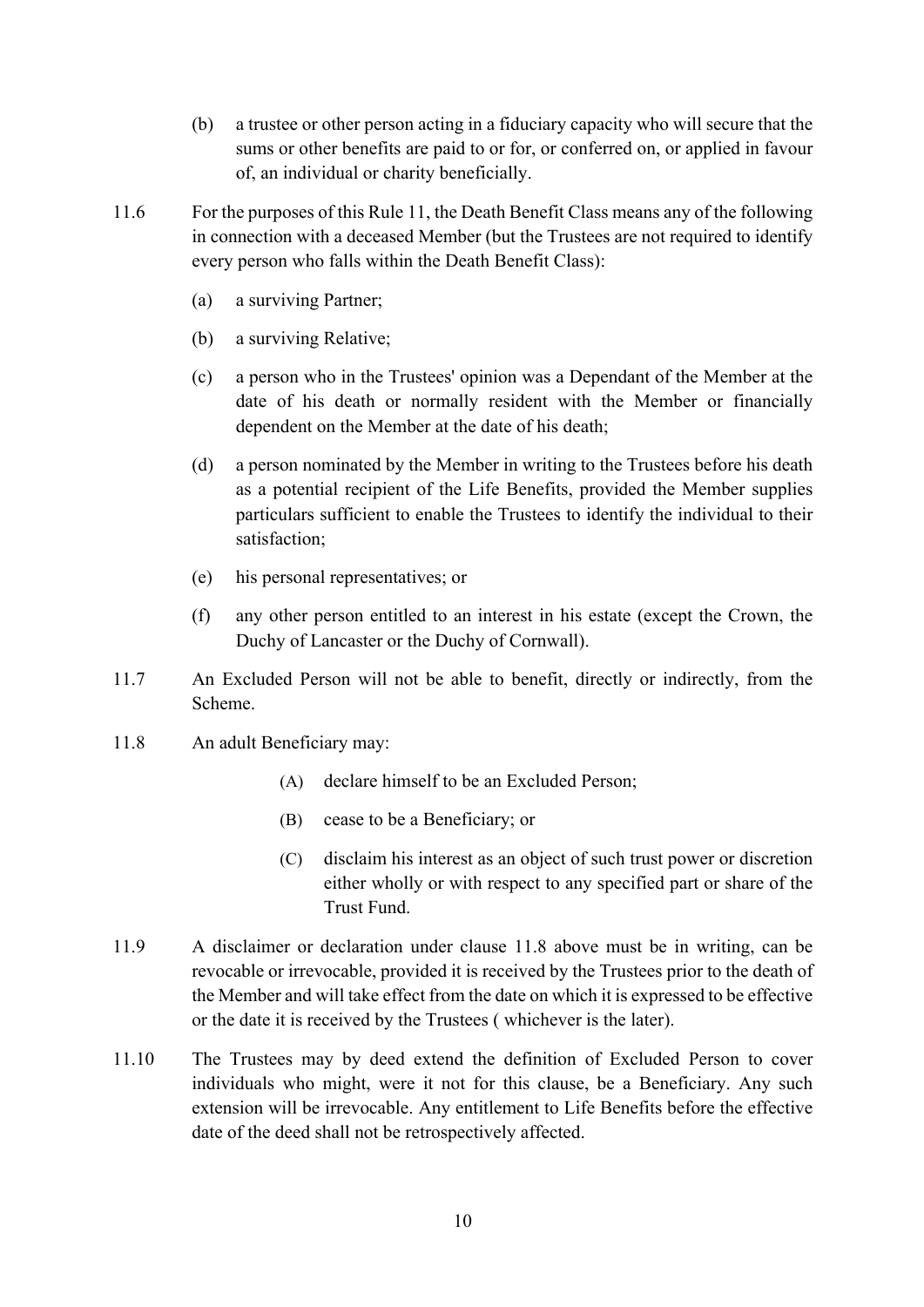- 11.11 The powers contained under clause 11.10 shall not be exercised if the relevant terms of ITEPA or ITTOIA (as appropriate) or any amending legislation are breached. Any such purported exclusion shall be null and void.
- 11.12 In applying all or part of any Life Benefits, the Trustees may, subject to Rule 11.5 establish a separate trust by declaration of trust in writing and appoint separate trustees to hold all or any part of the benefits, on such terms as the Trustees consider appropriate. A declaration of trust executed under this clause may, subject to Rule 11.5 provide for:
	- (a) the benefits to be payable at such age or ages and in such shares as the Trustees thinks fit, whether payable absolutely or for such period and with such gifts over and subject to such discretionary trusts, powers and provisions generally as the Trustees consider appropriate;
	- (b) the power to appoint new, additional or replacement trustees to be vested in such persons as the Trustees may specify; and
	- (c) the power to invest the Life Benefits to be varied as the Trustees may specify.
- 11.13 As an alternative to the provisions of sub-rule 11.12, if in the opinion of the Trustees any individual within the Death Benefit Class has either:
	- (a) not reached legal majority; or
	- (b) is suffering from any physical mental or legal incapacity rendering him unable to manage his affairs or to give a proper receipt,

the Trustees may in their absolute discretion pay the Life Benefits to any responsible person or persons for the benefit of that individual. The receipt of any such person shall be a complete discharge to the Trustees who shall be under no further liability to ensure that the funds are applied for the benefit of the individual.

- 11.14 If the Trustees do not exercise their power under this rule 11 within [three months] after first becoming aware of the Member's death, they may add interest to any Life Benefit due at the base rate applying to the Trustees' bank account (or such other rate as the Trustees may decide).
- 11.15 If or to the extent that the Trustees do not exercise their power under this rule 11 within two years of the date the Trustees first knew of the Member's death (or, if earlier, the date the Trustees could first reasonably be expected to have known of it), the Trustees shall pay an amount equal to the unapplied Life Benefit to such charity or charities and in such shares as the Trustees shall in their absolute discretion decide.

## 12 **COMPLAINTS AND APPEALS**